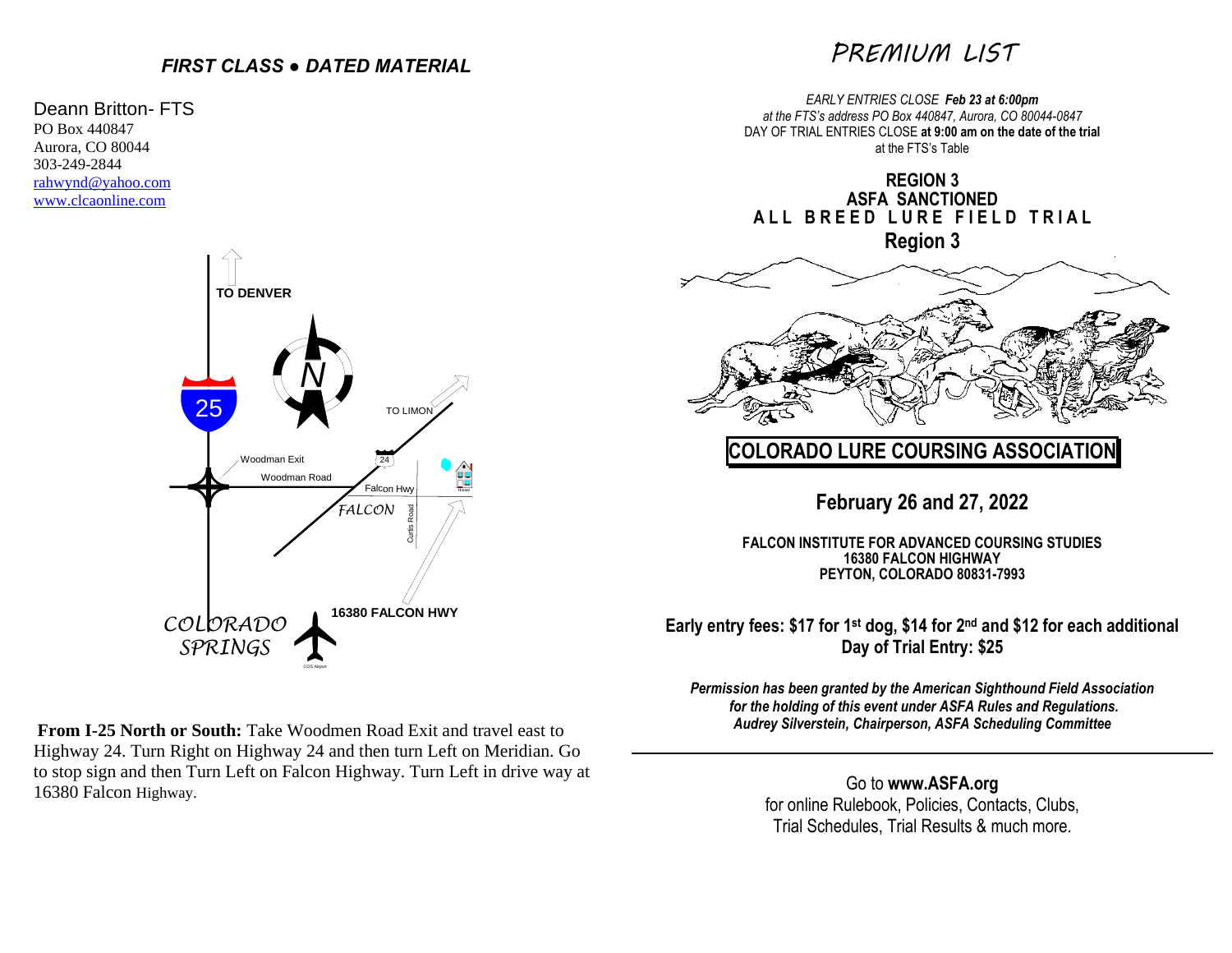|                                 | <b>Colorado Lure Coursing Association</b> |                               |  |  |  |
|---------------------------------|-------------------------------------------|-------------------------------|--|--|--|
| <b>Club Officers:</b>           |                                           | <b>Board of Directors</b>     |  |  |  |
| <b>President:</b>               | Darci Kunard                              |                               |  |  |  |
| <b>Vice President:</b>          | <b>Connie Sullivan</b>                    | Tom Glocher, Cathy Day        |  |  |  |
| <b>Recording Secretary:</b>     | <b>Robin Phinney</b>                      | Heather Fletcher, Gina Hayden |  |  |  |
| <b>Corresponding Secretary:</b> | Dan Heidel                                | Mike Hussey, Peter Lowe       |  |  |  |
| Treasurer:                      | Deann Britton                             |                               |  |  |  |

#### **JUDGES & ASSIGNMENTS**

Frank Cassano ,La Salle, CO Tom Golcher, Peyton, CO Dan Heidel, Lakewood, CO Michael Hussey, Elizabeth, CO

**S = Single Judge \* = Provisional Judge # = Canadian Judge**

SATURD JUDGE **A Az Ba B C G Ib IW I**

| JAY |  |  |  |  |  |  |                                                                                  |  |  |
|-----|--|--|--|--|--|--|----------------------------------------------------------------------------------|--|--|
|     |  |  |  |  |  |  | A   Az   Ba   B   C   G   Ib   IW   I   P   R   S   SD   SI   SW   W   SgI   Prv |  |  |

|      |          |           |         |                       |                          |                      |                |                           | $\sim$<br>u           |                                       |                         |                           |                                       |                                     |                                  |         |
|------|----------|-----------|---------|-----------------------|--------------------------|----------------------|----------------|---------------------------|-----------------------|---------------------------------------|-------------------------|---------------------------|---------------------------------------|-------------------------------------|----------------------------------|---------|
| Dan  | $\cdots$ | $\cdots$  |         | $\sqrt{}$<br>$\cdots$ | $\lambda$                | $\lambda$            | $\sqrt{}$<br>⌒ | $\mathbf{v}$<br>$\lambda$ | $\lambda$<br>$\cdots$ | $\sqrt{}$<br>$\overline{\phantom{a}}$ | $\sqrt{}$<br>$\sqrt{ }$ | $\sqrt{}$<br>$\lambda$    | $\sqrt{}$<br>$\overline{\phantom{a}}$ | $\cdot$<br>$\lambda$                | $\overline{\phantom{a}}$         |         |
| Mike | $\cdot$  | $\lambda$ | $\cdot$ | $\lambda$<br>$\cdots$ | $\overline{\phantom{a}}$ | $\cdot$<br>$\lambda$ | $\lambda$<br>⌒ | $\mathbf{v}$<br>$\lambda$ | $\lambda$<br>$\cdots$ | $\lambda$                             | $\sqrt{}$<br>$\sqrt{ }$ | $\mathbf{v}$<br>$\lambda$ | $\sqrt{}$<br>$\overline{\phantom{a}}$ | $\cdot$<br>$\overline{\phantom{a}}$ | $\ddot{\phantom{1}}$<br>$\cdots$ | $\cdot$ |
|      |          |           |         |                       |                          |                      |                |                           |                       |                                       |                         |                           |                                       |                                     |                                  |         |

**SUNDAY** 

| <b>JUDGE</b> | А                        | Αz                   | Ba | в       | $\ddot{\phantom{1}}$<br>u | G                    | lb | IW                   | IG           | D              | Ð                      | $\bullet$<br>o | SD | SI        | SW        | W                         | Sgl                  | Prv       |
|--------------|--------------------------|----------------------|----|---------|---------------------------|----------------------|----|----------------------|--------------|----------------|------------------------|----------------|----|-----------|-----------|---------------------------|----------------------|-----------|
| Frank        | $\overline{\phantom{a}}$ | $\lambda$            |    | 73      | v                         | v<br>$\cdot$ $\cdot$ |    | $\lambda$            | 73           | $\cdot$        | $\lambda$<br>$\lambda$ | $\cdot$        |    | $\cdots$  | $\lambda$ | $\mathbf{v}$<br>$\lambda$ | $\cdot$<br>$\lambda$ | $\lambda$ |
| Tom          |                          |                      |    |         |                           |                      |    |                      |              |                | $\lambda$<br>$\lambda$ | . .            |    | $\lambda$ |           | $\lambda$<br>$\lambda$    | $\cdot$<br>$\lambda$ | $\cdot$   |
| Dan          | $\cdots$                 | $\ddot{\phantom{1}}$ |    | $\cdot$ | $\cdot$                   | $\cdot$              |    | $\cdot$<br>$\lambda$ | $\cdot$<br>↗ | $\sqrt{}$<br>↗ |                        |                |    |           |           |                           |                      |           |

#### **FIELD COMMITTEE**

| Field Trial Chairman         | Connie Sullivan, cesullivan@comcast.net         |
|------------------------------|-------------------------------------------------|
| <b>Field Trial Secretary</b> | Deann Britton, rahwynd@yahoo.com, 303-249-2844, |
|                              | PO Box 440847, Aurora, CO 80044-0847            |
| Lure Operators               | R Buhrdorf, T Golcher, D Heidel, C Sullivan     |

### TRIAL HOURS: 8;30 UNTIL AFTER RIBBONS ARE AWARDED. **Day of Trial entries close at 9:00am Substitutions (same owner) until Day of Trial 9:00am ROLL CALL: PROMPTLY at 9:30 am**

ENTRIES WILL NOT BE ACKNOWLEDGED BY RETURN MAIL OR PHONE; ENTRIES MAY BE ACKNOWLEDGED BY E-MAIL IF OWNER FORWARDS E-MAIL ADDRESS.

### **Ribbons or rosettes will offered for all placements**.

**First**=Blue, **Second**=Red, **Third**=Yellow, **Fourth**=White, **NBQ**=Green **Highest Scoring Single**=Navy/Gold, **Best of Breed**=Purple/Gold, & **Best in Field**=Red, White & Blue.

### **ELIGIBLE BREEDS & REGISTRY**

Only purebred Afghan Hounds, Azawakhs, Basenjis, Borzoi, Cirneco dell'Etna, Greyhounds, Ibizan Hounds, Irish Wolfhounds, Italian Greyhounds, Pharaoh Hounds, Rhodesian Ridgebacks, Salukis, Scottish Deerhounds, Sloughis, Silken Windhounds and Whippets may be entered in the regular stakes.

Provisional breeds may be entered in the Provisional Stake or the Singles Stake. Provisional breeds currently include purebred Chart Polski, Galgo Español, Magyar Agar, Peruvian Inca Orchid, Portuguese Podengo (Pequeno), Portuguese Podengo (Medio & Grande), and must be individually registered with the appropriate registry.

All entries shall be individually registered with the AKC (ILP/PAL included), the NGA, the UKC, the FCI, an ASFA-recognized foreign or ASFA Board approved registry, or possess a CRN from the SPDBS. A photocopy of acceptable registry must be submitted with each hound's first ASFA field trial entry; this requirement is waived for hounds registered with the NGA.

## **REGULAR STAKES OFFERED**

**OPEN STAKE:** Any eligible sighthound, excluding ASFA Field Champions of record that has met the certification requirements.

**FIELD CHAMPION STAKE:** Any ASFA Field Champion

**VETERAN STAKE:** Any eligible hound whose age is at least six years, except Irish Wolfhounds whose age shall be at least five years, and Afghan Hounds, Rhodesian Ridgebacks, Salukis and Whippets whose age shall be at least seven years. That has obtained an ASFA certification, AKC QC, or other qualifying waivers prior to the closing date. A copy of the certificate MUST be submitted with the entry forms. Points go toward V-FCh or V-LCM titles.

**PROVISIONAL STAKE:** Any eligible sighthound of a Provisional breed that has met certification requirements. Not eligible to compete in Best of Breed or Best in Field.

**SINGLES STAKE:** Any eligible sighthound including those disqualified to run in other stakes. Each hound runs alone. Not eligible for Best of Breed or Best in Field. Hounds are eligible to earn TCP and CPX titles from the Singles stake. Provisional breeds are not eligible for these titles.

## **BEST IN FIELD WILL BE OFFERED SATURDAY ONLY**

**Conditions of Entry:** All entries must be one year or older on the day of the trial ● Stakes will be split into flights by public random draw if the entry in any regular stake is 20 or more • Bitches in season, lame hounds and hounds with breed disqualifications will be excused at roll call. • Spayed, neutered, monorchid or cryptorchid hounds without breed disqualifications may be entered; hounds with breed disqualifications are not eligible to enter except in the Single Stake ● Hounds not present at the time of roll call will be scratched ● All hounds will run twice, in trios if possible or braces (except in the Single Stake), unless excused, dismissed or disqualified.

**Equipment:** Type of lure machine: battery-powered continuous-loop system. ● Type of lures: highlyvisible white plastic strips ● Back-up equipment will be available.

**Veterinarian – Friday and Saturday** – Ponderosa Veterinary Clinic 6770 Foxtrot Lane Suit B 719- 433-7671. **Sunday:** Powers Pet Emerency & Specialty, 5888 Tutt Blvd. 719-473-0482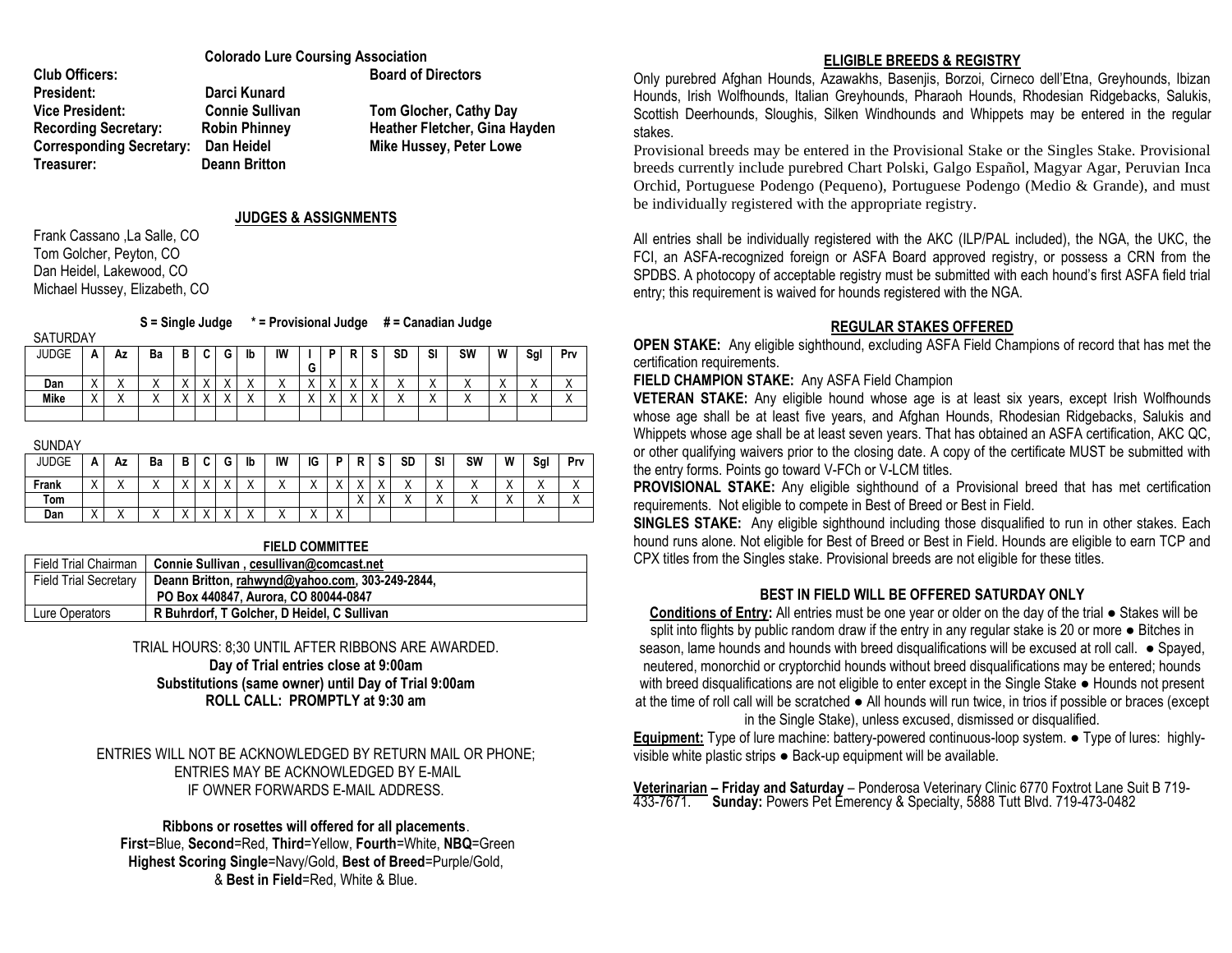# **COURSE PLANS:**

Colorado Lure Coursing Association reserves the right to alter the course design(s) depending on field and/or weather conditions on the day of the trial.

#### **Saturday 2/26/2022**

**735 yards, Prelims clockwise and reversed for the finals**







Warning: It is advised that all hounds entered be in top physical condition due to the altitude and rigorous conditions of the course, which will be run on natural terrain and may include such hazards as rocks, trees, cactus, vegetation, gopher holes, gullies, bodies of water and other obstacles.

ALL HOUNDS RUN AT THE OWNER'S SOLE RISK.

# **OTHER INFORMATION**

**The following will accept guests with well behaved dogs, and are in the Colorado Springs area:** Travel Lodge, Space Village Ave, 719-596-5588 Super 8 Colorado Springs, 719-597-4100 LaQuinta, Garden of the Gods,719-528-5060 Motel 6, 3228 N. Chestnut – 719-520-5400 (20 miles from site) Camping is available at the site \$15.00 a day. Must be self-contained. Falcon Meadow Campgrounds, 11150 Hwy 24, Falcon – 719-495-2694 (Falcon is 5 miles west of the trial site)

#### **GENERAL INFORMATION**

**Bring plenty of water for your dogs. It is advised that all hounds entered be in top physical condition for this trial since the altitude of over 7000 feet can sometimes affect their performance. First time entered hounds must have met certification requirements. CLOTHING should be informal and a variety is advised as Colorado temperatures and weather can be unpredictable.** 

#### **EMAIL ENTRIES TO: [RAHWYND@YAHOO.COM](mailto:RAHWYND@YAHOO.COM)**

**EMAILED ENTRIES MUST BE** 

### **ACCOMPANIED BY PAYMENT**

**THROUGH OUR PayPal account at: [deann.clcatreasurer@gmail.com](mailto:deann.clcatreasurer@gmail.com) . Please add** 

**\$1.00 per hound and per day entered. If the original entries along with payment are** 

**not received the emailed entries will NOT constitute a valid entry.**

**CHECK OUT THESE WEB SITES: [WWW.ASFA.ORG](http://www.asfa.org/) [WWW.CLCAONLINE.COM](http://www.clcaonline.com/)**

### **Information & Policies**

- Port-a-pot on site.
- BRING WATER AND SHADE FOR YOUR HOUNDS.
- Bring FOOD none offer by the Club.
- Due to dry conditions, smoking of any kind is prohibited on the field, Absolutely NO CAMPFIRES
- PICK UP AFTER YOUR DOG AND YOURSELF!
- EQUIPMENT: Type of lure machine: battery-powered continuous-loop system. Back-up equipment will be available. Type of lures: highly visible plastic strips.

● A \$20.00 fee will be assessed for any returned checks. Persons exhibiting conduct detrimental to ASFA/CLCA/ any hound(s)/other person(s) will be asked to leave the trial site.

• There will be a \$5.00 fine for any owner who does not clean up after his/her hound and for any loose hound not competing in the course in progress.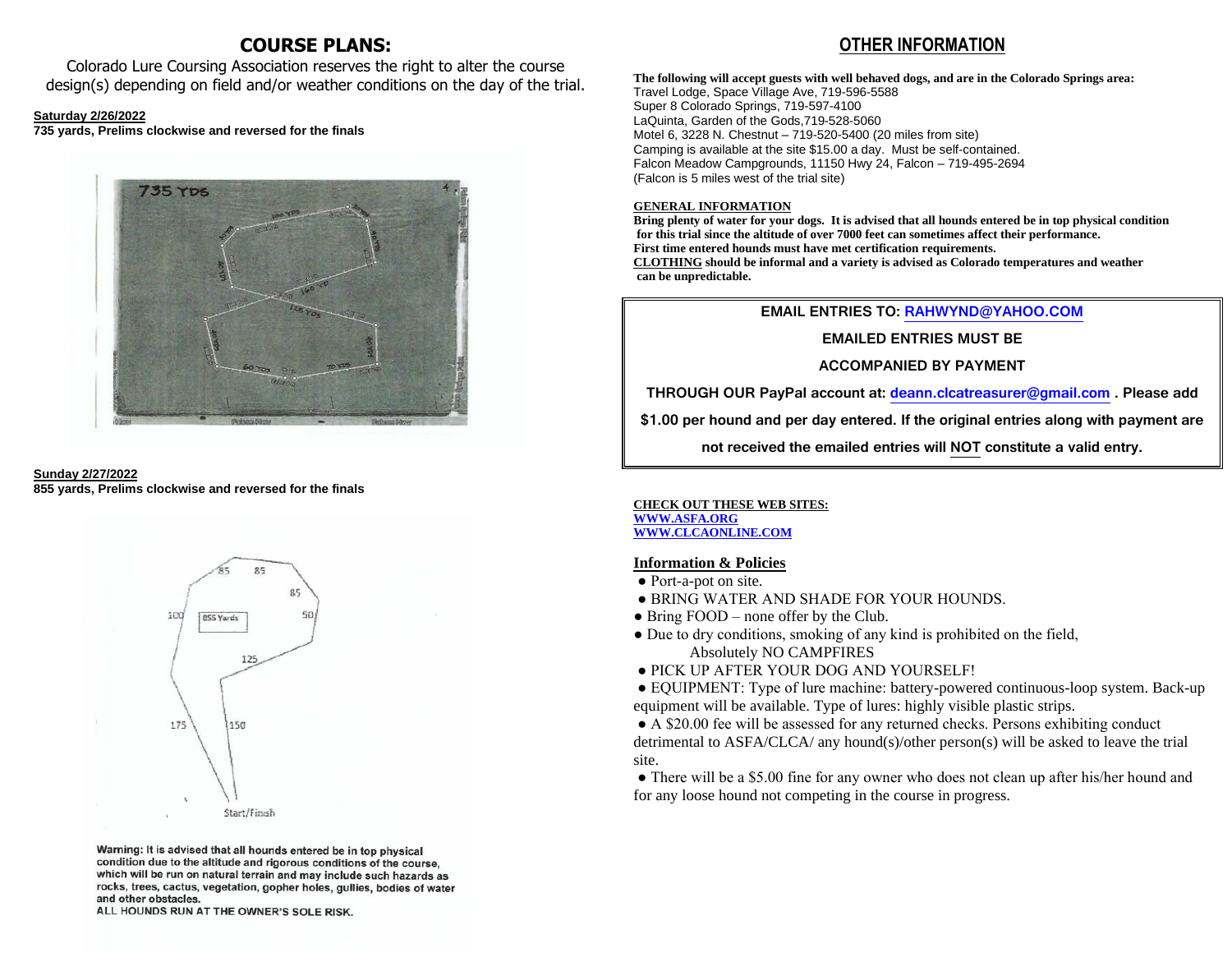#### **OFFICIAL AMERICAN SIGHTHOUND FIELD ASSOCIATION ENTRY FORM COLORADO LURE COURSING ASSOCIATION** *SATURDAY FEBRUARY 26,2022* Early entries close **WED. FEB. 23, 2022** at the FTS's residence. Make checks payable (in US funds) to **CLCA** and mail to: **Deann Britton – FTS • PO Box 440847, Aurora, CO 80044-0847** Early entry fees: \$17.00 for 1<sup>st</sup> dog, \$14 for 2<sup>nd</sup> dog and \$12 for each additional Day of trial entry fee: \$25.00 (Substitutions, same owner, until DAY OF TRIAL 9:00 AM)

Fee Paid \_\_\_\_\_\_\_ The Field Secretary cannot accept conditional, unsigned, incomplete or unpaid entries; please check your completed entry carefully.

|                                                | entries; please check your completed entry carefully.                                                             |                          |                                           |  |  |  |  |
|------------------------------------------------|-------------------------------------------------------------------------------------------------------------------|--------------------------|-------------------------------------------|--|--|--|--|
| Breed:                                         | Call Name:                                                                                                        |                          |                                           |  |  |  |  |
| Registered Name of Hound:                      |                                                                                                                   |                          |                                           |  |  |  |  |
| Stake:<br>$\Box$ Open<br>$\Box$ FCH            | $\Box$ Veteran<br>$\Box$ Single<br>$\Box$ Provisional                                                             | <b>Additional Stakes</b> | $\Box$ Kennel $\Box$ Breeder $\Box$ Bench |  |  |  |  |
|                                                | <b>Registration Number:</b> (please write in registering body before number)                                      |                          |                                           |  |  |  |  |
| If possible, please<br>□<br>separate my hounds | Date of<br>Birth:                                                                                                 | Sex:<br>п<br>Dog         | <b>Bitch</b>                              |  |  |  |  |
| Name of actual owner(s):                       |                                                                                                                   |                          |                                           |  |  |  |  |
| Address:                                       |                                                                                                                   | Phone:                   |                                           |  |  |  |  |
| City:                                          |                                                                                                                   | State:                   | Zip:                                      |  |  |  |  |
| E-mail (Optional)                              |                                                                                                                   |                          | (Optional) Region of Residence:           |  |  |  |  |
| Emergency Contact Name and Phone (Optional)    |                                                                                                                   |                          |                                           |  |  |  |  |
|                                                |                                                                                                                   |                          |                                           |  |  |  |  |
| П<br>Veterans, Limited.                        | Check if this is the first ASFA trial for this hound. Attach a Hound Certification or waiver if entered in Open,  |                          |                                           |  |  |  |  |
| □<br>unless NGA.                               | Check if this is a first-time entry, a copy of the official Registration of this hound must accompany this entry  |                          |                                           |  |  |  |  |
| П                                              | Check if any information has changed since the last ASFA trial entry. Regarding                                   |                          |                                           |  |  |  |  |
| П<br>"clean" trial requirement.                | Check if this hound has been dismissed within the last 6 trials entered. Must be marked in order to qualify for a |                          |                                           |  |  |  |  |

I CERTIFY that I am the actual owner of this dog, or that I am the duly authorized agent of the actual owner whose name I have entered above. In consideration of the acceptance of this entry and the opportunity to have this dog judged and to win prize money, ribbons, or trophies, I (we) agree to abide by the rules and regulations of the American Sighthound Field Association in effect at the time of this lure field trial, and by any additional rules and regulations appearing in the premium list for this lure field trial. I (we) agree that the club holding this lure field trial has the right to refuse this entry for cause, which the club shall deem to be sufficient. I (we) agree to hold this club, its members, directors, governors, officers, agents or other functionaries, any employees of the aforementioned parties and the owner(s) of the trial premises or grounds harmless from any claim for loss or injury which may be alleged to have been caused directly or indirectly to any person or thing by the act of this dog while in or upon the lure field trial premises or grounds or near any entrance thereto and I (we) personally assume all responsibility and liability for any such claim, and I (we) further agree to hold the aforementioned parties harmless from any claim loss of this dog by disappearance, theft damage or injury be caused or alleged to be caused by the negligence of the club or any of the aforementioned parties or by the negligence of any person or any other cause or causes. I (we) certify and represent that the dog entered is not a hazard to person or other dogs. This entry is submitted for acceptance of the forgoing representations and agreements.

**SIGNATURE** of owner or his agent duly authorized to make this entry \_\_\_\_\_\_\_\_\_\_

## **OFFICIAL AMERICAN SIGHTHOUND FIELD ASSOCIATION ENTRY FORM COLORADO LURE COURSING ASSOCIATION**

*SUNDAY FEBRUARY 27,2022*

Early entries close **WED. FEB. 23, 2022** at the FTS's residence. Make checks payable (in US funds) to **CLCA** and mail to:

**Deann Britton – FTS • PO Box 440847, Aurora, CO 80044-0847**

Early entry fees:  $$17.00$  for 1<sup>st</sup> dog,  $$14$  for  $2<sup>nd</sup>$  dog and  $$12$  for each additional Day of trial entry fee: \$25.00

(Substitutions, same owner, until DAY OF TRIAL 9:00 AM)

| Fee Paid                                              | The Field Secretary cannot accept conditional, unsigned, incomplete or unpaid<br>entries; please check your completed entry carefully. |                                 |                                           |  |  |  |
|-------------------------------------------------------|----------------------------------------------------------------------------------------------------------------------------------------|---------------------------------|-------------------------------------------|--|--|--|
| Breed:                                                | Call Name:                                                                                                                             |                                 |                                           |  |  |  |
| Registered Name of Hound:                             |                                                                                                                                        |                                 |                                           |  |  |  |
| Stake:<br>$\Box$ FCH<br>$\Box$ Veteran<br>$\Box$ Open | $\Box$ Provisional<br>$\Box$ Single                                                                                                    | <b>Additional Stakes</b>        | $\Box$ Kennel $\Box$ Breeder $\Box$ Bench |  |  |  |
|                                                       | <b>Registration Number:</b> (please write in registering body before number)                                                           |                                 |                                           |  |  |  |
| $\Box$ If possible, please<br>separate my hounds      | Date of<br>Birth:                                                                                                                      | Sex:<br>$\Box$ Bitch<br>Dog     |                                           |  |  |  |
| Name of actual owner(s):                              |                                                                                                                                        |                                 |                                           |  |  |  |
| Address:                                              |                                                                                                                                        | Phone:                          |                                           |  |  |  |
| City:                                                 |                                                                                                                                        | State:                          | Zip:                                      |  |  |  |
| E-mail (Optional)                                     |                                                                                                                                        | (Optional) Region of Residence: |                                           |  |  |  |
| Emergency Contact Name and Phone (Optional)           |                                                                                                                                        |                                 |                                           |  |  |  |
| $\Box$<br>Veterans, Limited.                          | Check if this is the first ASFA trial for this hound. Attach a Hound Certification or waiver if entered in Open,                       |                                 |                                           |  |  |  |
| $\Box$<br>unless NGA.                                 | Check if this is a first-time entry, a copy of the official Registration of this hound must accompany this entry                       |                                 |                                           |  |  |  |
| п                                                     | Check if any information has changed since the last ASFA trial entry. Regarding                                                        |                                 |                                           |  |  |  |
| $\Box$<br>"clean" trial requirement.                  | Check if this hound has been dismissed within the last 6 trials entered. Must be marked in order to qualify for a                      |                                 |                                           |  |  |  |

I CERTIFY that I am the actual owner of this dog, or that I am the duly authorized agent of the actual owner whose name I have entered above. In consideration of the acceptance of this entry and the opportunity to have this dog judged and to win prize money, ribbons, or trophies, I (we) agree to abide by the rules and regulations of the American Sighthound Field Association in effect at the time of this lure field trial, and by any additional rules and regulations appearing in the premium list for this lure field trial. I (we) agree that the club holding this lure field trial has the right to refuse this entry for cause, which the club shall deem to be sufficient. I (we) agree to hold this club, its members, directors, governors, officers, agents or other functionaries, any employees of the aforementioned parties and the owner(s) of the trial premises or grounds harmless from any claim for loss or injury which may be alleged to have been caused directly or indirectly to any person or thing by the act of this dog while in or upon the lure field trial premises or grounds or near any entrance thereto and I (we) personally assume all responsibility and liability for any such claim, and I (we) further agree to hold the aforementioned parties harmless from any claim loss of this dog by disappearance, theft damage or injury be caused or alleged to be caused by the negligence of the club or any of the aforementioned parties or by the negligence of any person or any other cause or causes. I (we) certify and represent that the dog entered is not a hazard to person or other dogs. This entry is submitted for acceptance of the forgoing representations and agreements.

**SIGNATURE** of owner or his agent duly authorized to make this entry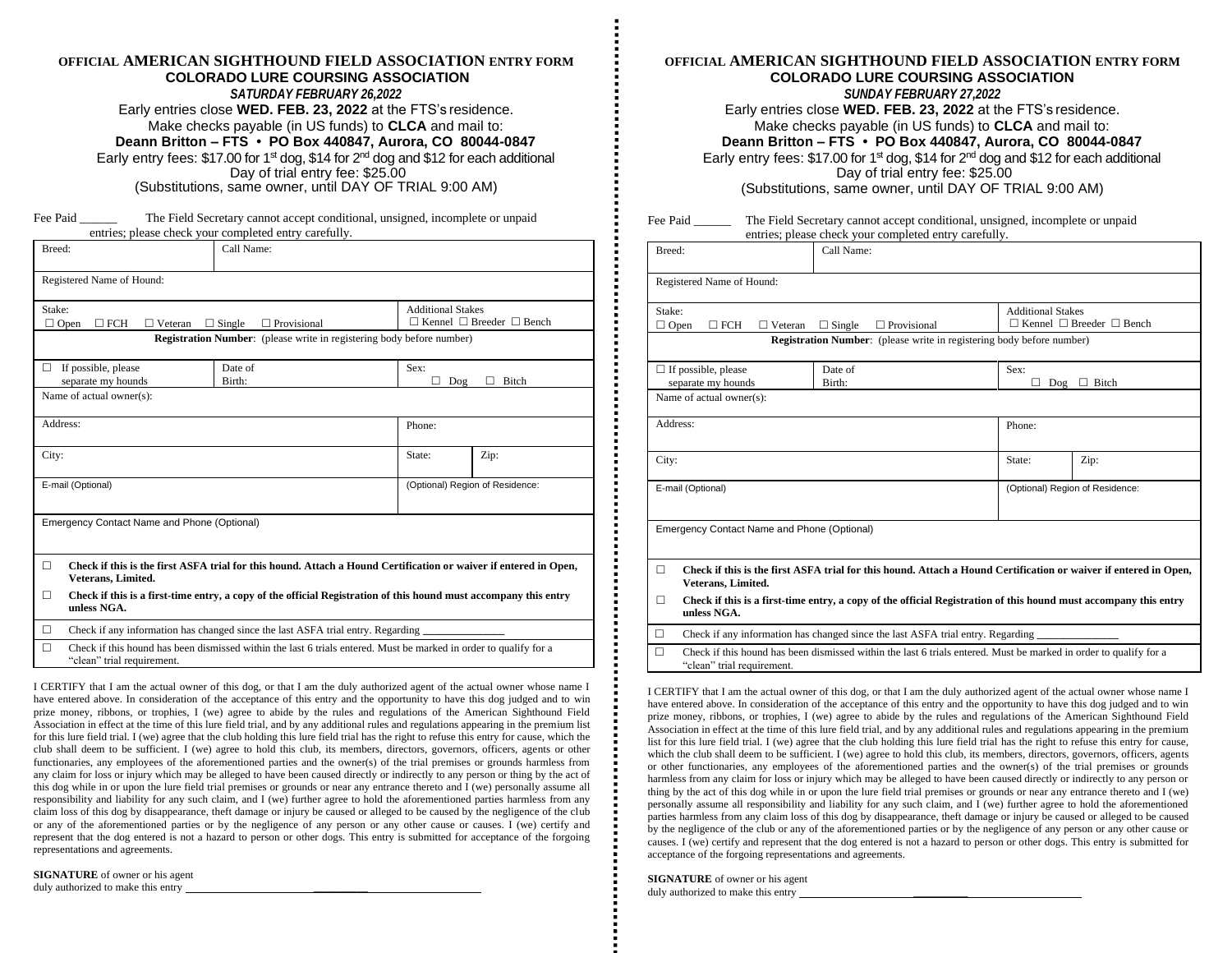#### **AMERICAN SIGHTHOUND FIELD ASSOCIATION HOUND CERTIFICATION**

Rule effective October 1, 1994; Ch. V. Sec. 4 (a) OPEN STAKE: To be eligible to enter the open stake, a hound must have been certified by a licensed judge within the year preceding the closing date for the entry or have previously competed in the Open Stake. This eligibility requirement also applies to a hound entered in the Veteran Stake, which has not competed in Open previously. Please complete this portion of this form and attach it to the entry form for the hound's first entry, including an entry for a Fun Trial.

| Registered Name of Hound:   |               |  |
|-----------------------------|---------------|--|
| <b>Registration Number:</b> | <b>Breed:</b> |  |
| Registered Owner's Name:    |               |  |

\_, the above named hound completed a I hereby certify that on (date) lure course of at least 500 yards, running with another hound of the same breed (or another breed with a similar running style). During the course the above named hound showed no inclination to interfere with the other hound. I further certify that I am a licensed judge for the ASFA.

| Name of Licensed Judge:                                                                            |       |  |
|----------------------------------------------------------------------------------------------------|-------|--|
| Signature:                                                                                         | Date: |  |
| il bassadar samitti ibad iba barrand samatan in iba samittagilan sarrang in iba barrand idanititas |       |  |

I hereby certify that the hound running in the certification course is the hound identified above and that information provided on this form is true and correct.

| Signature: |  |
|------------|--|
|            |  |
|            |  |

Owner or Authorized Agent of Hound

This certification form must be attached to the entry form the first time this hound is entered in an open or veteran stake. Any hound entered in open, or veteran (as a first time entered hound), which has not been certified, shall be declared ineligible by the records coordinator and shall forfeit any points and placements awarded.

#### PLEASE RETAIN A COPY FOR YOUR RECORDS.

#### **AMERICAN SIGHTHOUND FIELD ASSOCIATION HOUND CERTIFICATION WAIVER**

Waiver of Requirement: This requirement will be waived for a hound that has earned a lure coursing title from another recognized organization, if such title requires competition, and if a waiver for such title has been approved by the ASFA, or a CKC Hound Certification Form. If your hound qualifies for a waiver, complete this portion of this form and attach it to your entry form. Proof of waivers must accompany this certification form.

Breed: **Executive Service** 

Date:

| Registered Name of Hound: |  |  |
|---------------------------|--|--|
|                           |  |  |

**Registration Number:** 

Registered Owner's Name:

**CKC:** FCH FCHX

AKC: QC SC FC

Hound Certification previously submitted.

I hereby certify that the hound identified above has completed the requirements for the title indicated above (or that the required Certification was previously submitted) and that the information provided on this form is true and correct.

Signature:

Owner or Authorized Agent of Hound

#### **AMERICAN SIGHTHOUND FIELD ASSOCIATION HOUND CERTIFICATION**

Rule effective October 1, 1994; Ch. V. Sec. 4 (a) OPEN STAKE: To be eligible to enter the open stake, a hound must have been certified by a licensed judge within the year preceding the closing date for the entry or have previously competed in the Open Stake. This eligibility requirement also applies to a hound entered in the Veteran Stake, which has not competed in Open previously. Please complete this portion of this form and attach it to the entry form for the hound's first entry, including an entry for a Fun Trial.

| Registered Name of Hound: |  |  |
|---------------------------|--|--|
|---------------------------|--|--|

**Registration Number:** 

Registered Owner's Name:

the above named hound completed a I hereby certify that on (date) lure course of at least 500 vards, running with another hound of the same breed (or another breed with a similar running style). During the course the above named hound showed no inclination to interfere with the other hound. I further certify that I am a licensed judge for the **ASFA** 

Breed: **Example** 

Date:

**Exercise Date:** 

Name of Licensed Judge:<br>
Mame of Licensed Judge:

Signature:

I hereby certify that the hound running in the certification course is the hound identified above and that information provided on this form is true and correct.

Signature:

Owner or Authorized Agent of Hound

This certification form must be attached to the entry form the first time this hound is entered in an open or veteran stake. Any hound entered in open, or veteran (as a first time entered hound), which has not been certified, shall be declared ineligible by the records coordinator and shall forfeit any points and placements awarded.

#### PLEASE RETAIN A COPY FOR YOUR RECORDS.

#### **AMERICAN SIGHTHOUND FIELD ASSOCIATION HOUND CERTIFICATION WAIVER**

Waiver of Requirement: This requirement will be waived for a hound that has earned a lure coursing title from another recognized organization, if such title requires competition, and if a waiver for such title has been approved by the ASFA, or a CKC Hound Certification Form. If vour hound qualifies for a waiver, complete this portion of this form and attach it to your entry form. Proof of waivers must accompany this certification form.

|            |                             |                          | Registered Name of Hound: Name of Hounds                    |  |
|------------|-----------------------------|--------------------------|-------------------------------------------------------------|--|
|            | <b>Registration Number:</b> |                          | Breed:<br>the property of the control of the control of the |  |
|            |                             | Registered Owner's Name: | <u> 1989 - John Stein, Amerikaansk politiker (</u>          |  |
|            | CKC: FCH FCHX               |                          |                                                             |  |
| <b>AKC</b> |                             | OC SC FC                 |                                                             |  |

Hound Certification previously submitted.

I hereby certify that the hound identified above has completed the requirements for the title indicated above (or that the required Certification was previously submitted) and that the information provided on this form is true and correct.

|  |  | Signature: |  |  |  |
|--|--|------------|--|--|--|
|  |  |            |  |  |  |
|  |  |            |  |  |  |
|  |  |            |  |  |  |

Date:

Owner or Authorized Agent of Hound

Sec.06 rev 01/21 @

Sec-06 rev 01/21 @